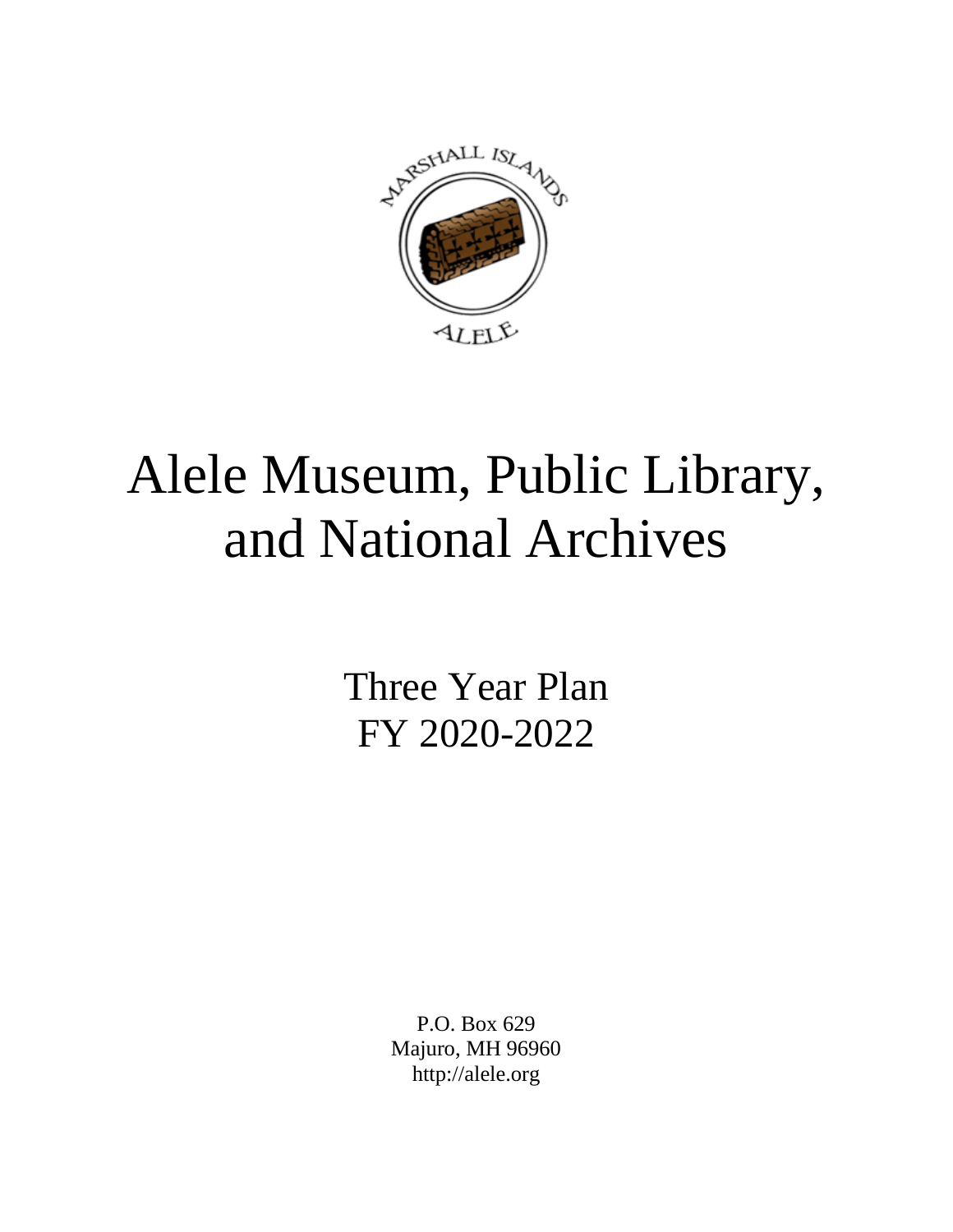#### MISSION STATEMENT

Alele is a non-profit corporation which includes the National Museum, the only Public Library in the country, and the National Archives. The museum component is dedicated to preserving the history and conserving the folk arts, traditional skills, historic accounts, oral literature and other traditions of the Republic of the Marshall Islands (RMI). Alele is also committed to providing access by the public to the Public Library which provides reading opportunities for children and adults of Majuro and assists with research and information gathering as requested by the public. Also, through the library, the computer literacy classes are offered to the public. The National Archives of Alele is dedicated to preserving historical documents and other forms of information for the RMI. Our overall goal is to promote lifelong learning through informational, technological, and cultural literacy needs of all age groups by providing various forms of information access via traditional means such as printed documents and books, and through videos, and digitized and online documents.

#### OVERVIEW OF THE MARSHALL ISLANDS

The Republic of the Marshall Islands is located in the central Pacific region just north of the equator. The country is about 2,300 miles southwest of Hawai'i and about 1,900 miles east of Guam. The country consists of two chains of islands, Ratak (sunrise – eastern island chain) and Ralik (sunset - western island chain). There are well over 1,000 small islands or islets that form 29 atolls, and 5 single islands. All land is at sea level and very vulnerable to various types of weather patterns and the increasing issues around climate change and sea level rise. The total land area for the country is only 70 sq. miles spread out over 750,000 sq. miles of ocean. The population of our islands is about 53,000 people with about two-thirds of the population living in the two urban areas of Majuro Atoll (28,000) and Ebeye (15,000) on Kwajalein atoll. The outer island villages located on the other inhabited atolls have small populations of several hundred people to around 1-2,000 people living on the larger outer island atolls. Most outer islands receive a bi-weekly or weekly airplane which carries passengers, and some supplies, but the most important service to the outer island villages is the field trip ships which arrive anywhere from monthly to every 3 to 4 months to the more distant areas of the country.

The Alele Museum, Library, and National Archives is located in the center of the main urban area on Majuro atoll, so we are able to serve the largest concentration of people in the country and to provide services and outreach to the schools and other organizations and institutions located in DUD area which is the major town area on Majuro atoll.

# ALELE MUSEUM

The Museum was first developed as an idea in the early 1970's, and finally a museum was able to be opened in 1981. It has been continuously open except for a few years around 2011 to 2013. The museum has on display traditional material cultural items and explanations of those items. The collection is fairly thorough, although we aren't able to display large woven products for lack of space and because large collections of the famous woven "nieded" (traditional women's clothing) are held in several museums around the world. At the moment the museum consists of two rooms with exhibits of traditional tools, houses, jewelry, drums, fishing methods, tattooing, weaving, canoes, and navigation. In addition, the hallway exhibits consist of historical photographs and lithographs from the German period (1885-WWI), a few photos from the deBrum collection from around the early 1900's, and a photographic display of the U.S. Atomic and Nuclear Testing in the Marshall Islands from 1946-1958. Periodically the photographic exhibits are changed or rotated, but the other exhibits are permanent since we don't have excess material items available.

When the upstairs room which was used as the old museum is restored and refurbished, we will be able to expand the size of the museum and increase the exhibits and displays. Visitors to the museum including students from the schools on Majuro are usually greatly impressed and surprised at what Alele is able to display. Children and often adults learn many new things about their culture and past life in our islands when they visit. Also, visitors often comment that before visiting the museum they never realized a museum could offer so much and that the information could be so interesting. In other words, the Alele Museum is the only institution in the Marshall Islands that offers this type of exposure of the past to the people of these islands.

The museum keeps a sign in book for those who wish to sign and the comments left are always complimentary and appreciative of the fact that there is a museum here where they can learn so much about life in our islands.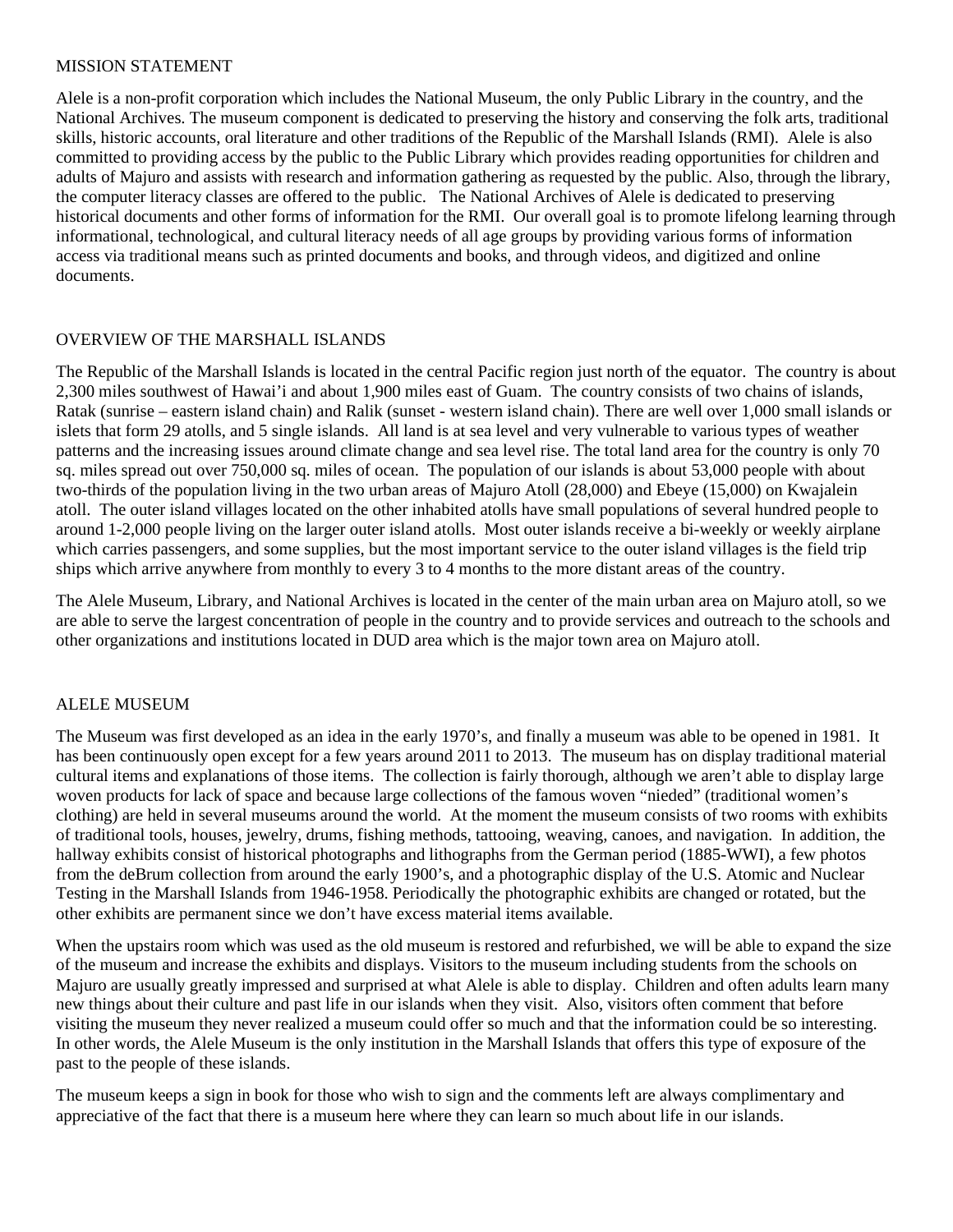#### **Manit Day**

The last Friday in September is designated as Manit (Cultural Day) and is a national holiday. Alele overseas the activities and program for Manit Day and the entire week leading up to Manit Day is called Lutok Koban Alele (pour out the contents of the Alele basket) when various other cultural activities take place in the community. During this last week in September hundreds of school children from pre-school through college age arrange for tours of the museum, which the Museum Manger conducts. The teachers in the schools also focus their school work around cultural themes and activities. On Manit Day hundreds of people attend the Manit Day program which consists of speeches honoring the culture, dances and songs from various student groups, and game contests reflecting traditional activities such as husking coconuts, starting a fire without matches, weaving simple baskets, etc., and prizes are given to the winners. In addition, there is always a canoe race across the lagoon which results in a great deal of excitement and fun for everyone. The entire community of Majuro looks forward to these celebrations every year and it is a busy, productive, and also fun time for the staff at Alele.

#### NATIONAL ARCHIVES

The Alele was mandated by the government to also be the location of the National Archives. With the dissolution of the Trust Territory of the Pacific in the mid to late 1980's a large microfilm collection from the TT archives and historical documents along with two microfilm readers and a microfilm camera was gift to the Marshall Islands. All these items were stored and used at Alele, so some type of archives storage area had to be developed. Thus around 1989 or so a large shipping container was obtained by Alele to be used as the National Archives. During the next several years various government departments such as the Court House, and the Health and Education Departments brought documents to Alele to be microfilmed. Several years later possibly because of lack of funding and wear and tear to the shipping container, this structure was removed from Alele, and the microfilm collection was moved into Alele which had been enlarged by that time. In 2017 Alele was able to obtain another insulated shipping container that is being used as the storage area for the archival collections. As we clean and catalogue the old boxed collections from the old museum area that was damaged by rain leakage, we are able to add these items to the new archival storage area.

#### **Video Collection**

The Alele Museum and the National Archives has been focusing on digitizing and cataloguing our large VCR collection (over 600 VCRs). In 2015 we were able to initially hire a part-time Media Specialists' who now works full time at Alele. He oversees the production of our weekly radio program, and diligently worked on cleaning and inspecting and cataloging our large VCR collection. Alele was fortunate to be able to hire him, since he was the head media person at Alele from 1984 through to 2003, when he had to leave because of lack of funding for his position. He is the only person in the country who knows the history and is familiar with our video collection since he produced along with others almost all of these videos originally and used them during the years that Alele was producing and broadcasting a weekly television program. During these twenty years such events as Manit (culture) Day, Marshallese Language Lessons, Women's Day, Majuro Liberation Day, Historic Preservation Surveys, oral Literature with the orators, Kwajalein Liberation day, school graduations, senior citizens' activities, outrigger canoe races, food preparation, Marshallese traditional thatch house documentation, Battle of the Bands (local music), documentation of traditional outrigger canoe building, traditional fishing methods, Christmas dancing, youth concerts, World War II relics, oral literature from the Japanese era, World War II stories, production of traditional tools (esp. pandanus pounder), Jobwa Dance (old traditional dance), Alele weekly television shows, traditional sailing and navigation knowledge and many other significant events have been recorded and videotaped. All of these videos are on VCR, thus the importance of transferring these videos to a digital format has been of utmost urgency in order to preserve them for future generations, and to make some of them available to watch at Alele, and possibly produce on DVD's for public purchase. Presently the use of audio on some of the videos is being used to produce the weekly radio programs. This collection is the only one of its kind in the country and is an extremely valuable record of past and contemporary knowledge about our islands and its culture. With the assistance of the 2016-2017 IMLS grants we were able to purchase needed equipment and our media specialist now works full time digitizing our video collection. With this new grant we will be able to more fully support this project with the purchase of needed supplies and other items for our media department.

At present over 400 VCR's have been digitized out of the 600 plus VCR's in our collection. When the digitizing is completed then all the video material in the computer will need to be cataloged to facilitate easy access to staff and, in the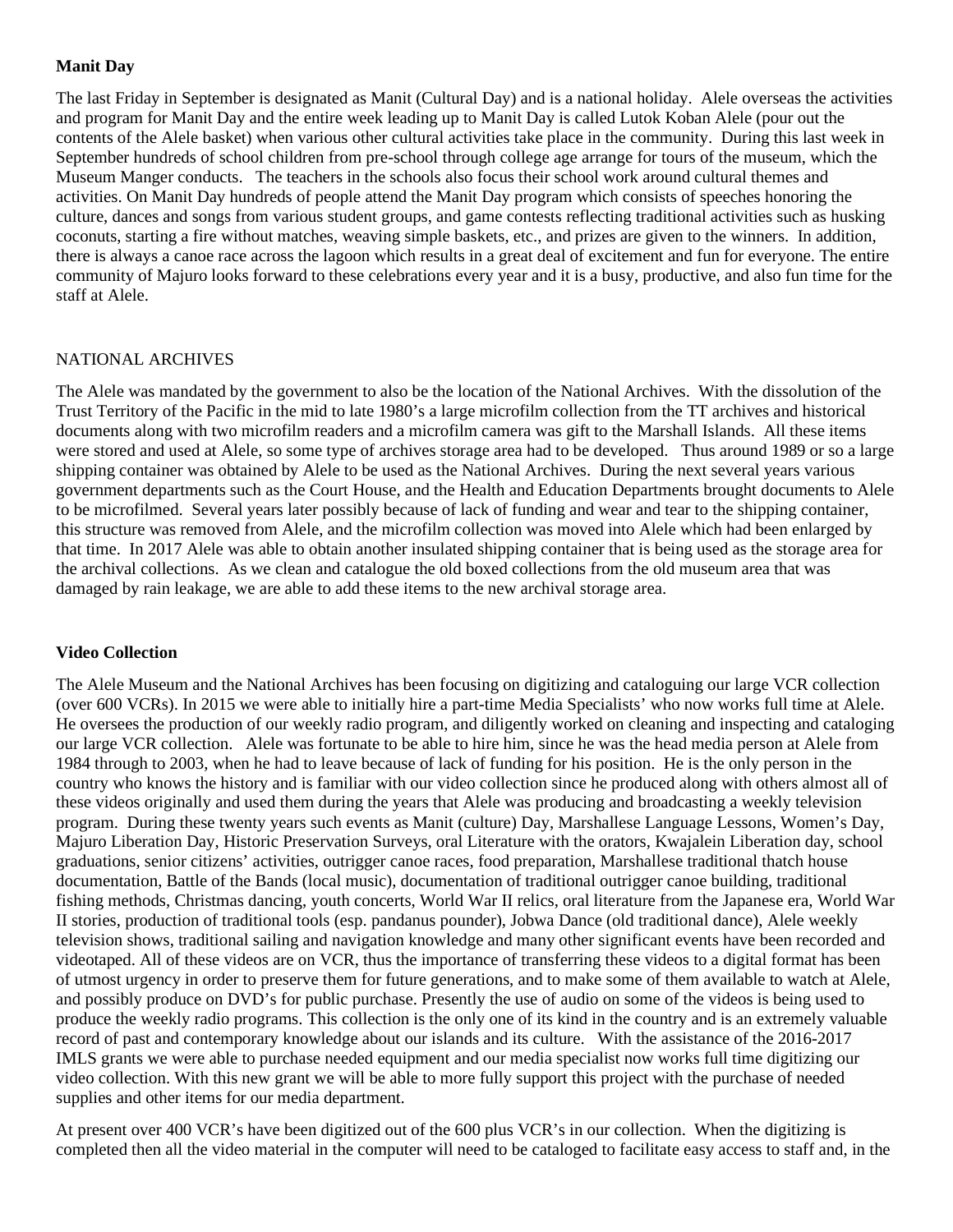future, possibly the public. Also, even now people have requested DVD's made from various videos that have been digitized and these types of requests will increase as all the videos become available and are cataloged. These videos represent contemporary history of the Marshall Islands from the mid-1980's to the mid-2000's which is a significant historical time since the country became a Republic in 1979 and the Trust Territory was dissolved in 1986 making the country fully independent.

#### **Joachim deBrum Paper Document Collection**

Recently we have been awarded two different grants which will fund the scanning and archiving of the large deBrum paper document collection. The first grant is from the U.S. Ambassador's Fund for Cultural Preservation and the other one is from the The Prince Claus Fund, through its Cultural Emergency Response (CER) programme, and the Whiting Foundation located in Amsterdam, Netherlands.

Joachim deBrum born in 1869 was the oldest child of Jose deBrum from Portugal and Likemeto the daughter of the former Irooj (Chief) of Likiep. Joachim only received a few years of formal education but on his own learned ship building, carpentry, spoke fluent English and Marshallese, and some German, became a skilled photographer producing over 2000 glass plate negatives and prints, and was a prominent business man, running several stores, and developing medical dispensaries in various islands. He carried on a prolific correspondence with many people around the world, along with some personal writings, and his detail business ledgers which make up the bulk of the documents now held at Alele. As far as we know he was the only indigenous photographer and writer during his time period in the Pacific. Thus, these documents are of upmost value to the people of the Marshall Islands and to the Pacific region in general. They are the only locally produced documents that we know of which reveal and record much of the history of the Marshall Islands during Joachim's life time. Fortunately, the over 2,000 glass plate negatives were digitized in the early 2000's before they became damaged because of lack of air conditioning in the old museum that had to be closed due to a leaking roof that caused water damage to the museum and some of the collections. The deBrum family has not made a determination as yet whether these photos should be made available to the public, but Alele has access to them on a CD, and some of them can be found online.

Presently, Alele Museum holds on loan from the Joachim deBrum family all paper documents that were transported from Likiep to Alele in 1986. At the time both on Likiep and at Alele Museum the documents were cleaned, dried in the sun, and a simple organizational index system was developed. They were then stored in archival quality folders with archival paper between each document. Then the folders were put into 24 individual archival boxes. Each box contains around 100-200 documents which also include ledger books from Joachim deBrum's store records. These boxes were stored in a special room in the old museum area, with air conditioning and a dehumidifier. The climate controls for these documents were monitored on a daily basis for several years and all documents were in excellent condition even after being stored in wooden chests for up to 80 years on Likiep. At the time the documents were organized at Alele they were not read in detail, but were left as a very valuable resource for future research since there was no funding to proceed any further with the documents.

Since Alele is mandated by the government to be the National Archives, all valuable and historical documents related to our islands should be protected, preserved, and stored at Alele for future reference by government officials and anyone doing research. Thus, the reason that this project is so vital to our nation.

Both the digitizing and cataloguing of the VCR collection and the deBrum paper documents are long term projects and we estimate that the completion of these two projects will take at least two years, if not longer. Therefore, it is essential that Alele be able to receive support funding in addition to the two above mentioned grants to guarantee the completion of this work. Ongoing supplies, assistance with staff support, and other aspects of these projects is very important.

These two collections when made available to the public through onsite access and possibly online access will greatly increase and improve Alele's ability to enhance our collections and to better serve the public with historical and contemporary documents and videos. Both of these collections are priceless and the only ones we know of that are available here in the Marshall Islands.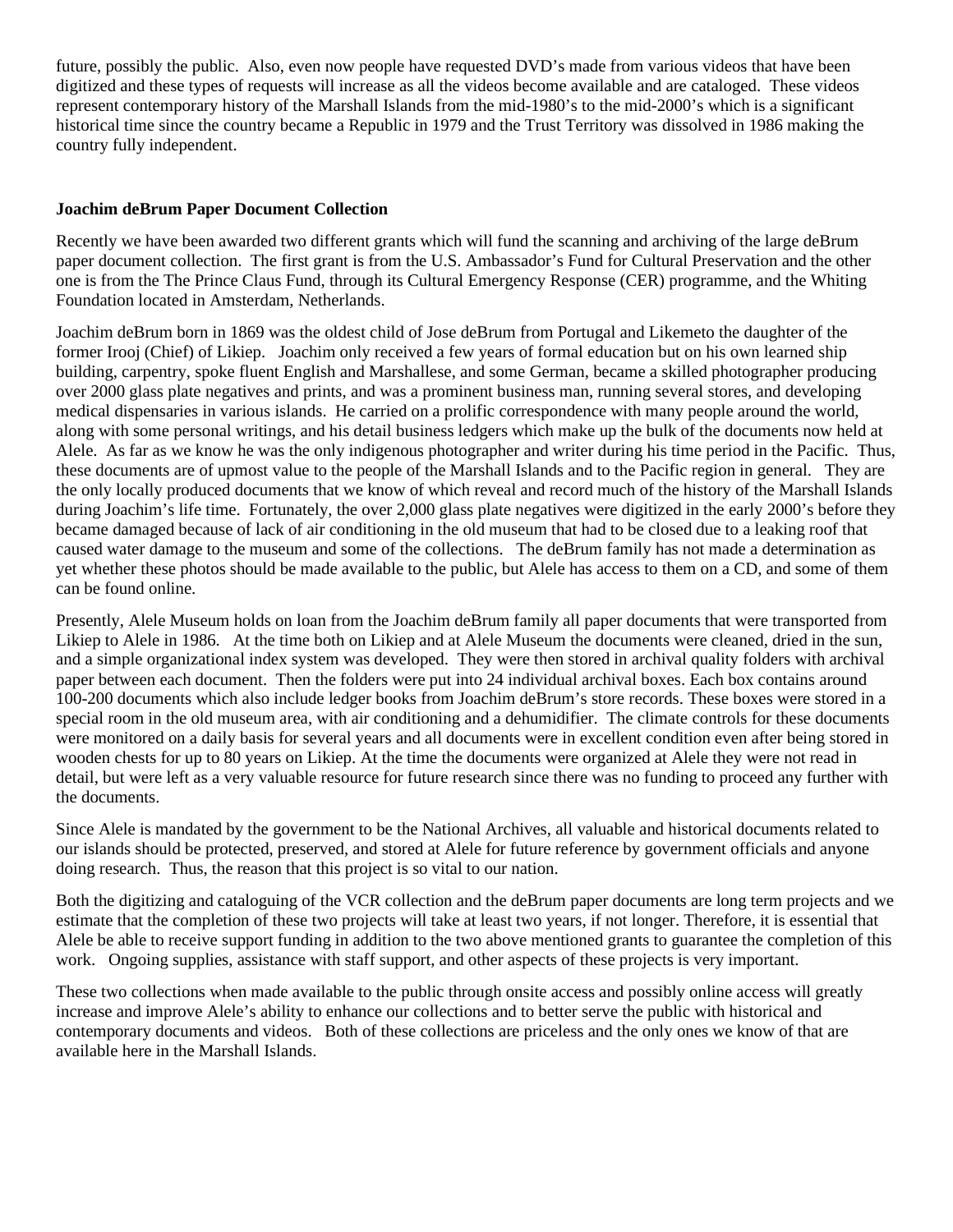## **Microfilm Collection & Additions to the Archival Collection**

As mentioned above, Alele presently has a large Microfilm collection which we cannot access at the moment because we no longer have any working microfilm readers. The microfilm camera also is no longer available. This microfilm Trust Territory Collection is accessible at the Hamilton Library at the University of Hawai'i at Manoa, and at the University of Guam. The University of Guam is considering digitizing this collection but we don't know if or when this may happen.

Now that Alele has obtained a good quality scanner we will be able to digitize the deBrum collection, and other documents that may be brought to Alele from various government departments which will be added to the National Archives as was done before using a microfilm camera.

#### LIBRARY

Alele Public Library is a very small library with one Librarian and a Library Technology Assistant (LTA). After renovation of the library in 2013, it has been open to the public on weekdays from 8 a.m. to 5 p.m. The library sees thirty (30) to forty (40) children/students every day, and from ten (10) to twenty (20) adults. We rely on volunteers for children's reading activities. The physical library is small (48 ft. by 38 ft.) and has over 8,000 books in its collection.

The children's reading room is heavily used by elementary age students during after school hours. With the help of a former private school principal (retired), the Library has received the donation of hundreds of new children's books. With this daily influx of students after school hours, then those interested may join the children's computer class which is held for 4th-6th graders every weekday from 3:30 to 4:30 pm.

The library also has a Pacific Collection that includes several hundred books, articles, various documents about the Pacific region, with emphasis on the Marshall Islands. Often researchers use these materials to enhance their knowledge and assist with their research projects. When new books are published about the Marshall Islands those new publications are added to this collection.

Alele is in the process of purchasing a new cataloging software program so when this is available, we will be able to computerize all our items in the library collection. This will be an ongoing project for at least two years.

The library supports a six-station computer lab plus one computer for the LTA and this same computer is used for the projector. The computer lab is a very small room so the most it can hold at any given time is 6 class participants and the trainer.

For the past few years, Alele has operated the computer training project open to the public, providing free Internet access in the library and the computer lab, and also offering computers at the Retirees Center (along with a router for wireless access for retirees with their personal laptops and smartphones). The project started with the purchase of six computers under an IMLS grant and was activated by a small grant from AusAID to "train trainers" using RMI high school and college students. IMLS FY 2010 funds increased the number of trainers and participants, and the hours of operation for the project. Under FY 2011, Alele expanded the training to include the retirees who cannot climb the stairs at Alele's Library by establishing a computer lab on the first floor of the library, which has since been transferred to the Retirees Center immediately adjacent to the library.

At present Alele has one trainer, and the LTA, both of whom teach various computer classes. These two men are teaching computer classes to all ages of participants. The trainer and the LTA work 40 hours a week covering all the computer classes. The Library Technology Assistant oversees all functions of the program, keeps detailed records of the classes and assists with the training as needed. As a result, in the past few years we have been able to keep more detail records of the value these services offer to the public and to the Majuro community in general. Many people have requested leave from work in order to participate in our computer classes, which greatly helps them upgrade their personal knowledge and skills at their workplace.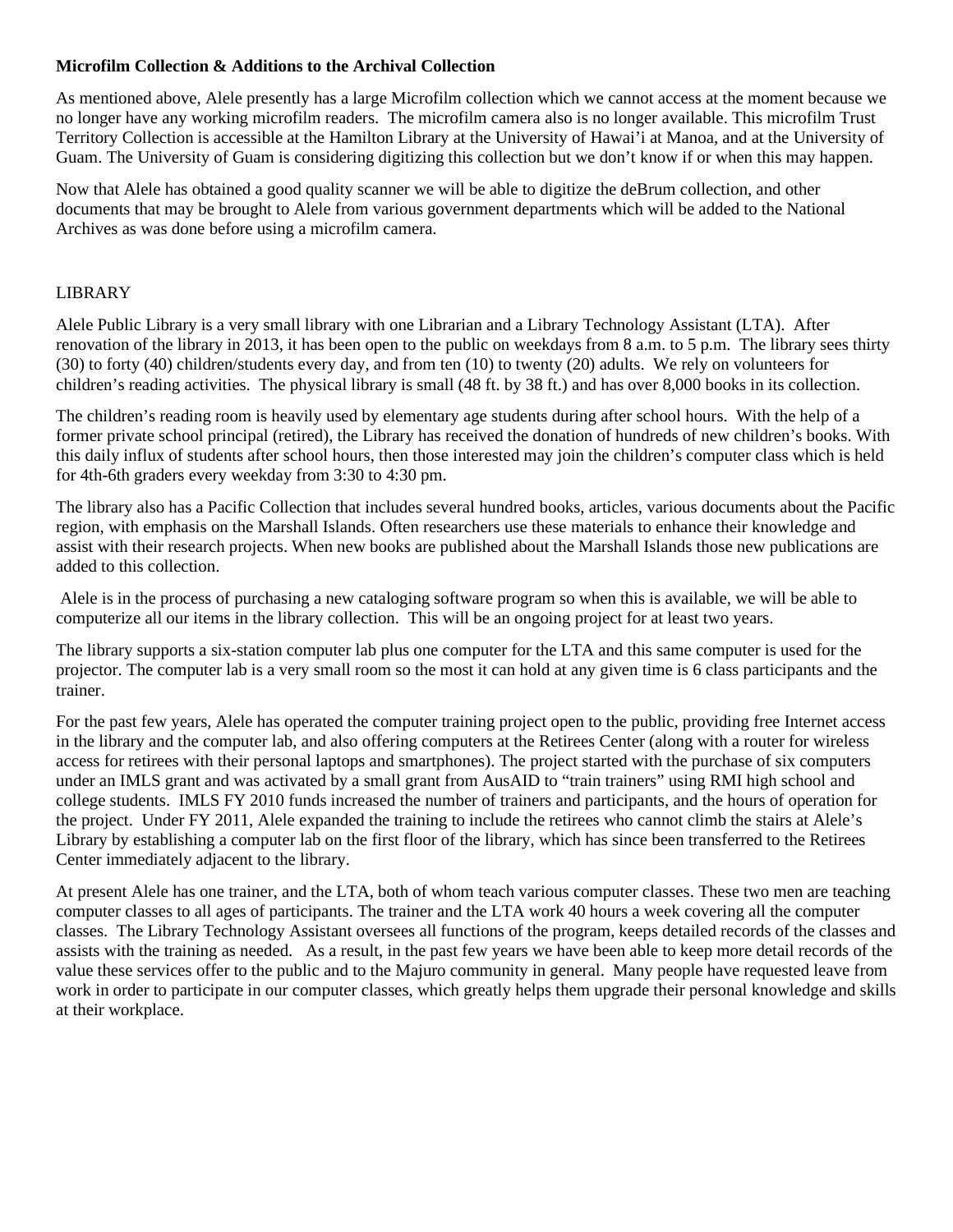#### **GOALS FOR FY 2020-2022:**

## **GOAL 1:**

#### **Enhance our library book collections**

Keeping an up-to-date collection of books and reference materials in the Marshall Islands is expensive and involves strategic challenges (exorbitant shipping costs for books, for example). Alele has never received funding for purchasing books and upgrading the library collection. The Alele public library offers reading and research materials appropriate to all age levels. Most of the collection is donated books from the public and includes mainly reading novels and fiction. We also have several encyclopedia sets that have relevant information even though they are older publications so some information may be outdated. Since many people are not comfortable using and reading the English language, one of our goals is to development a non-fiction English level appropriate reference section for adolescence age students and adults. From early school years English is taught in the schools, so providing appropriate books for children from the ages of 12 through to adulthood would greatly enhance our collections and improve the quality and depth of information available to the public. The focus of this collection will be on such topics as general science, health and nutrition, history, geography, climate change, budgeting, family and child care, environmental issues, and other relevant topics pertinent to life in our islands.

Alele evaluates the use of the library by keeping records of the number of daily visitors, the number of participants in our computer classes and the courses completed by all age groups – children, adults, and seniors, by use of our computers by visitors to the library. Over the past several years we have seen all these figures increase which reflects the increasing awareness of the library and what it has to offer to all people in the Marshall Islands.

- *Focal Area: Lifelong Learning*
- *Priority: Expand services for learning and access to information and educational resources in a variety of formats (including new and emerging technology), in all types of libraries, for individuals of all ages in order to support such individuals' needs for education, lifelong learning, workforce development, economic and business development, health information, critical thinking skills, digital literacy skills, and financial literacy and other types of literacy skills.*
- *Time-Frame: 2020-2022*

#### **GOAL 2:**

#### **Advancement in technology use**

• *Improve users' general computer skills and knowledge*

The ongoing Computer Literacy classes offered at the library has provided the opportunity for many adults and children to begin learning basic computer skills such as keyboard, Microsoft Office, and internet access and the use of search engines. For the past seven years these classes have been open to the public, to retirees, and to students from grade 4 to 6. We can only accommodate 6 students at a time, but interest in these classes has increased greatly. The Retirees' Center is located directly behind the Alele building and during the morning hours Monday through Friday retirees can learn basic computer keyboard, and use of internet and connecting with family through social media.

Since so much current and relevant information is readily available through searches on the internet, the importance of the continuation of our Computer Literacy Classes is most evident. If possible, we may be able to increase the size of the computer lab, and if so then we can add more computer stations and thus be able to instruct more students on a daily basis. Alele regularly purchases new laptops as needed so that the computer classes are not interrupted or need to stop due to lack of working equipment.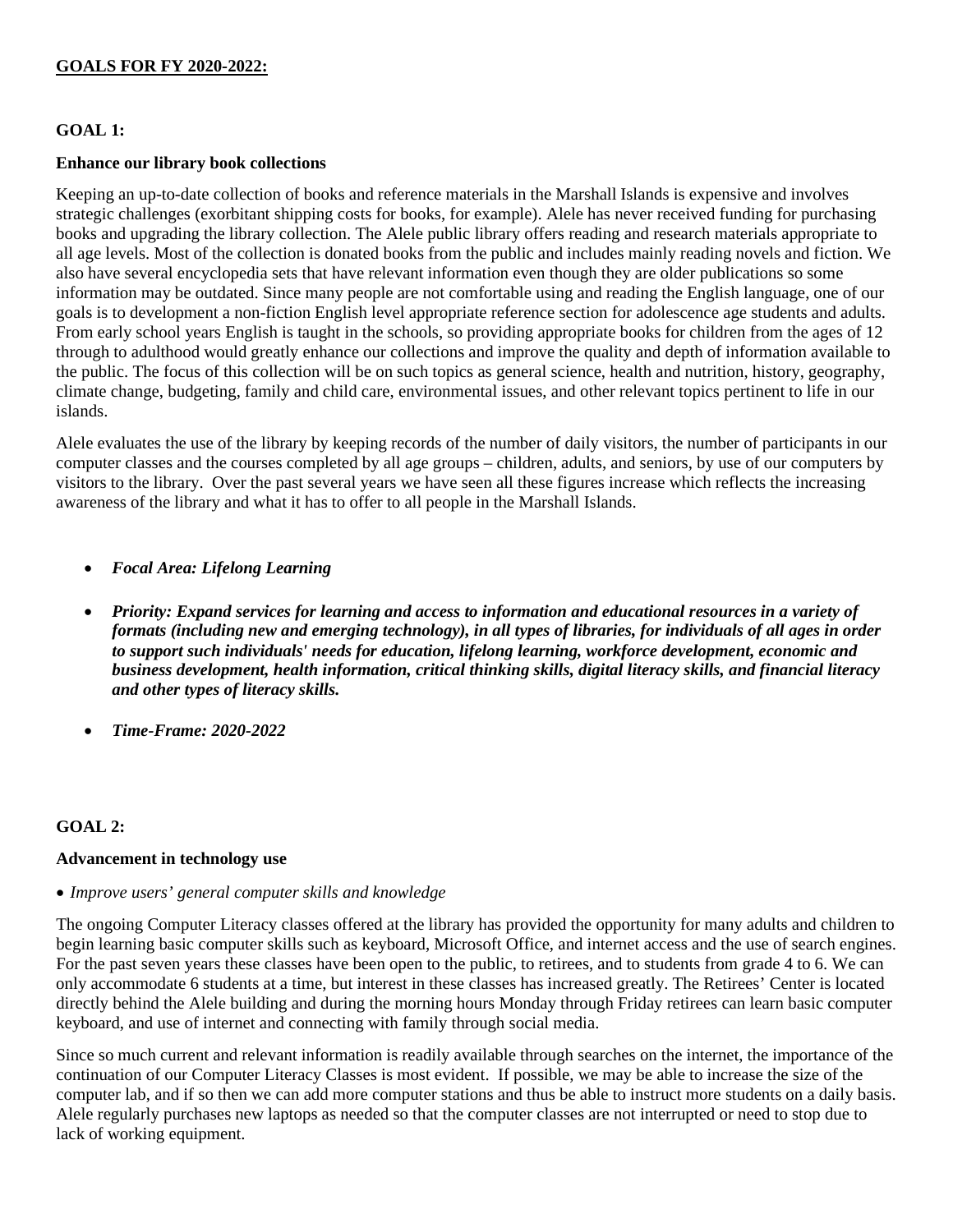As a social benefit, this project continues to bring together three (seniors, adults, and children) generations to increase the opportunity for sharing of cultural information from the older generation to the younger generation. It increases the older generation's capacity to participate in the "Information Age," and helps them develop the skills necessary to take full advantage of this vital modern resource. The project provides a structured opportunity for adolescents and young adults to spend time with their elders, increasing the opportunity for cultural and social dialogue between the generations.

# • *Provide more access to internet and computer use for the public*

The lack of a strong cash economy precludes access to computers by the average RMI citizen. The only other place where one can use computers for internet needs is at the National Telecommunications Agency which charges \$5.80 for 60 minutes of use. Hotspots exist at several stores and other public buildings on Majuro. This service costs \$35.00 a month but most people cannot afford this fee or personal laptop computers or tablets. We would like to be able to provide a broader space where the public is welcome to use our computers for internet browsing or for their own research needs. This could significantly help build a bridge between the "technology gap" that exists in the Marshall Islands, especially for the senior citizens and adolescents. Our computer literacy training project funded by IMLS continues to increase the capacity of the library to meet the needs for regional and international information by increasing the availability of our services and training end users in how to access e-books and other Internet resources. It provides an immediate solution for many residents who otherwise have no way to communicate with family and friends who live out of the country.

The requested funding for the IMLS Grants that we have received over the past several years has allowed Alele to maintain and continue the positive changes that have been developing at our library. The Board of Directors for Alele, with primary support from the government of the Marshall Islands, is committed to maintaining this resource for the community, and ensuring the sustainability of this project.

## • *Adapt an electronic cataloguing and book check-out system for the library*

Currently, the library is using a manual method of cataloguing and book check-out system. The librarian uses Excel spreadsheets to keep a record of books being checked out by patrons. Records of our book collection are also catalogued and stored in Excel spreadsheets. In addition to our idea to include more updated and relevant resources for our library collection, we would also like to upgrade our cataloguing and check-out system into an electronic and a more efficient method. This system would significantly help us with organizing and maintaining our library collection proficiently. The librarian is going through an ongoing process of cataloguing books that have not already been catalogued in order to be able to transition to a more advanced system later on.

- *Focal Area: Information Access*
- *Priorities: Expand services for learning and access to information and educational resources in a variety of formats (including new and emerging technology), in all types of libraries, for individuals of all ages in order to support such individuals' needs for education, lifelong learning, workforce development, economic and business development, health information, critical thinking skills, digital literacy skills, and financial literacy and other types of literacy skills.*
- *Time-Frame: 2020-2022*

# **GOAL 3:**

# **Provide access to information and research resources for users**

With an upgrading of our library book collection and as our large video, photographic, and paper document collections are digitized and possibly made available through the internet then this will greatly enhance the user's ability to access information whether in the library or not. Also, when these digitized items are available, they will offer new information resources for the public to learn how to access and use.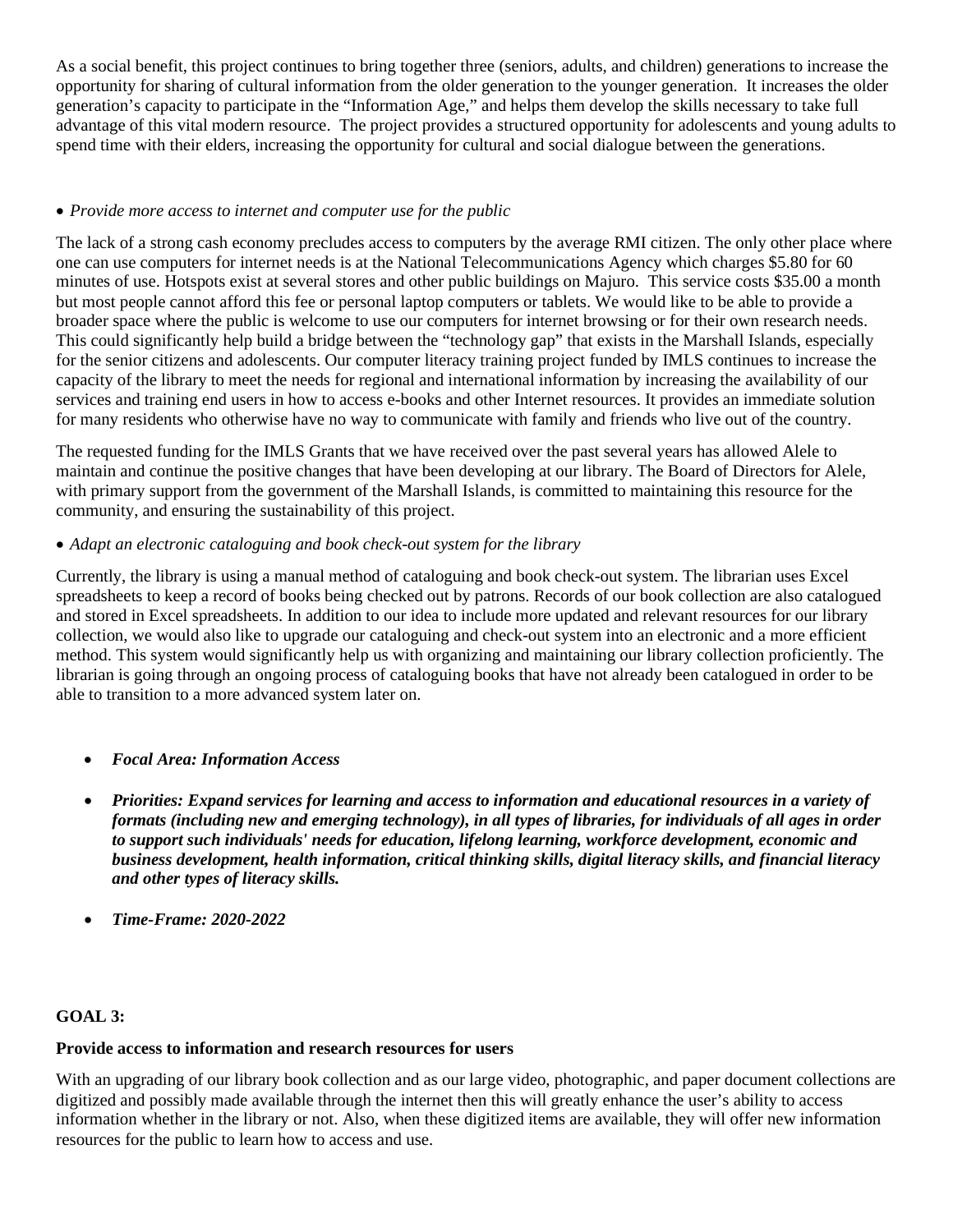With materials and information available through several different formats, the users of our library will be assisting in learning how to access additional information through the Alele website, through the internet in general, and through the digitized catalogue that will be used for all items in our collections, including books, videos, photographs, and various other types of documents.

With the digitizing of the hundreds of videos in Alele's collection and the digitizing of the paper documents as mentioned previously these two collections will provide a large volume of information to the public as contemporary historical information on the videos ranging from the early 1980's through the early 2000's, and historical information from the deBrum collection during the initial contact with foreigners, the coming of Christianity to the islands, and including much information on the German period, the WWI period, and the Japanese period of colonization in the Marshall Islands. Having all this information readily available for those interested will greatly enhance one's understanding of the past, and provide many ideas about different ways people have participated in their communities during the time periods mentioned above. This type of information could be greatly beneficial to many people.

With additional training opportunities for the Alele staff the operations of the Library, Archives, and Museum would all be enhanced. As our collections are digitized and catalogued for easy access through a computer program the efficiency and capacity to serve the public will be greatly improved. As we learn how to readily access information through the computer cataloging, we will be able to expand our services and provide information and various types of items readily and easily for public use. One such possibility will be our ability to offer videos and audios from our collection that can be broadcast on the local television or radio stations.

Also, as these items become available the Alele website (alele.org) can be greatly expanded.

- *Focal Area: Information Access*
- *Priorities: Develop library services that provide all users access to information through local, State, regional, national, and international collaborations and networks.*
- *Time-frame: 2020- 2022*

# **GOAL 4:**

#### **Improve the library, museum, and archival employee capacity**

At present the Alele staff consists of the following:

Executive Director, Museum and Grant Manager, Archivist, Media Specialist, IT Specialist, Accountant, Librarian, Library Technology Assistant, Computer Trainer, Maintenance Specialist

With additional funding Alele hopes to be able to offer educational and training opportunities for staff members. In additional, we would be able to add needed staff to Alele to assist with ongoing projects, and to increase the amount of work we are able to accomplish.

The University of the South Pacific extension campus here in Majuro offers certificate programs in Library Training, and it is our hope that Alele can help pay tuition costs for our librarian to attend some of these courses. These classes are offered online so they can be taken outside of work time. Also, as the need arises, we hope to possibly hire an assistant librarian specially to help with the digitizing of the library collection and the development of new library reference materials.

On a yearly basis our Librarian attends the Pacific Islands Association of Libraries, Archives, and Museums. (PIALA). These yearly gatherings help enhance the development of our libraries, archives and museums in this region of the Pacific and allows for a sharing of ideas and development in the region. Hopefully in the future our Museum Manger will be able to attend these gatherings with the Librarian.

The Computer Literacy Technologist started working part time with us 3 years ago and during this time he has received his Associate of Arts degree from the College of the Marshall Islands with a major in Information Technology. The skills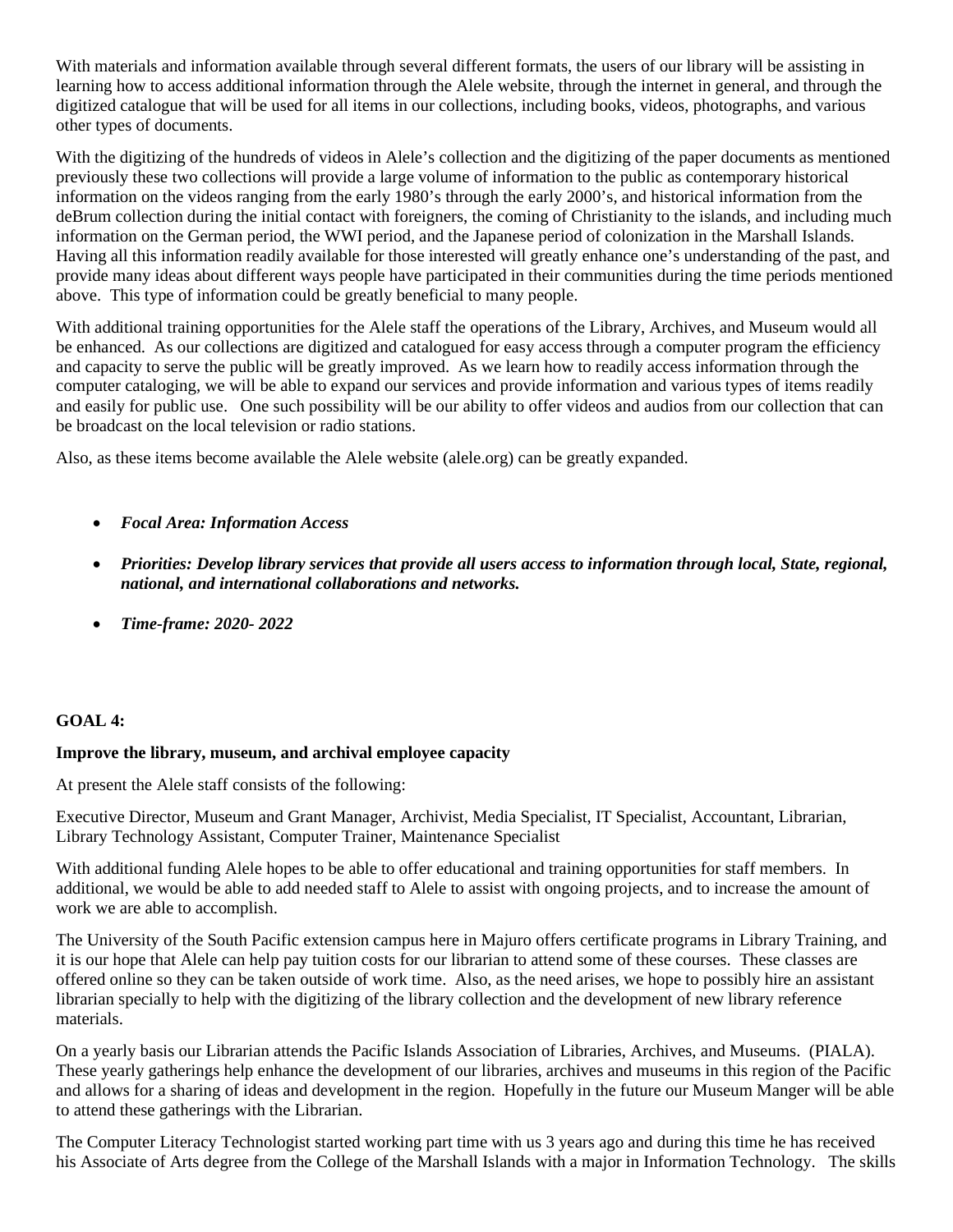that he gained through school, and his work as a computer trainer has greatly increased his capacity to not only help the participants attending the computer classes, but also to assist the staff at Alele with computer issues.

Additional archival staff is greatly needed in order to clean, sort, and catalogue existing document collections and to increase the public access of these documents.

It is important to maintain staff morale and with additional funding sources we will also be able to provide pay raises and better training opportunities for all of the Alele staff especially in the areas of archival work, environmental protection for collections, and museum training. All these types of trainings are not directly available in the Marshall Islands so such types of training would have to be found in Hawai'i or other areas of the Pacific region.

# • *Focal Area: Institutional Capacity*

- *Priorities: (A) Provide training and professional development, including continuing education, to enhance the skills of the current library workforce and leadership, and advance the delivery of library and information services; and (B) Enhance efforts to recruit future professionals, including those from diverse and underrepresented backgrounds, to the field of library and information services.*
- *Time-frame: 2020-2022*

# **GOAL 5:**

#### **Provide professional, economic, and employment development for users and the public**

The main reason the Alele Library began offering computer literacy classes has been to provide great employment opportunities for those who take the classes, and to upgrade the skills of those already working. The entire Local Policemen Department has been involved with these classes for the past three years and 84 officers have completed the courses on Basic Keyboard, and basic Microsoft Office. By the end of this fiscal year almost 100 officers will have participated in our computer classes. The National Police Department has also expressed interest in having their officers attend the computer classes, so it is planned that these officers will begin in the next few months.

Beginning in September 2019 we will be offering one class daily to the seven oldest students attending the Kumit (Working Together) Youth Smart program. These students are children who dropped out of school, or for whatever reason never started school. Most of the children are of pre-school age and are learning the basics, but the older students are being taught as if they are in regular school. The main focus for the older students is literacy in Marshallese and English, and basic math skills but also included is instruction in basic health and hygiene, and physical and social activity. At the end of the school year each student is tested and if he or she passes at grade level then the student enters the publicschool system at the start of the next school year. This program was started in 2006 as an NGO and has proven to be very beneficial to the students who attend providing an avenue into regular public schools for students who are not in school. The ultimate goal of the Youth Smart program is to build self-esteem, self-confidence, self-awareness among the children and to provide a means for a better start in school for the preschoolers, and an avenue to re-enter the public-school system for students not in school, in order to advance their learning and provide greater opportunities for their futures.

Alele has requested students from the National Training Council to assist with the archival work of cleaning, sorting, and filing various types of items that are in our collections in the old museum. These students will be trained in some basic archival work, and also learn other skills while at Alele.

Since we don't have trained museum or library people readily available in the Marshall Islands, anyone who works here receives a great deal of training in whatever work they may be required to do.

As Alele receives more funding and space is available, more staff positions will be needed such as an Assistant Librarian, Assistant Archivist, and possibly some other positions, all of which will increase employment opportunities for some.

• *Focal Area: Employment & Economic Development*